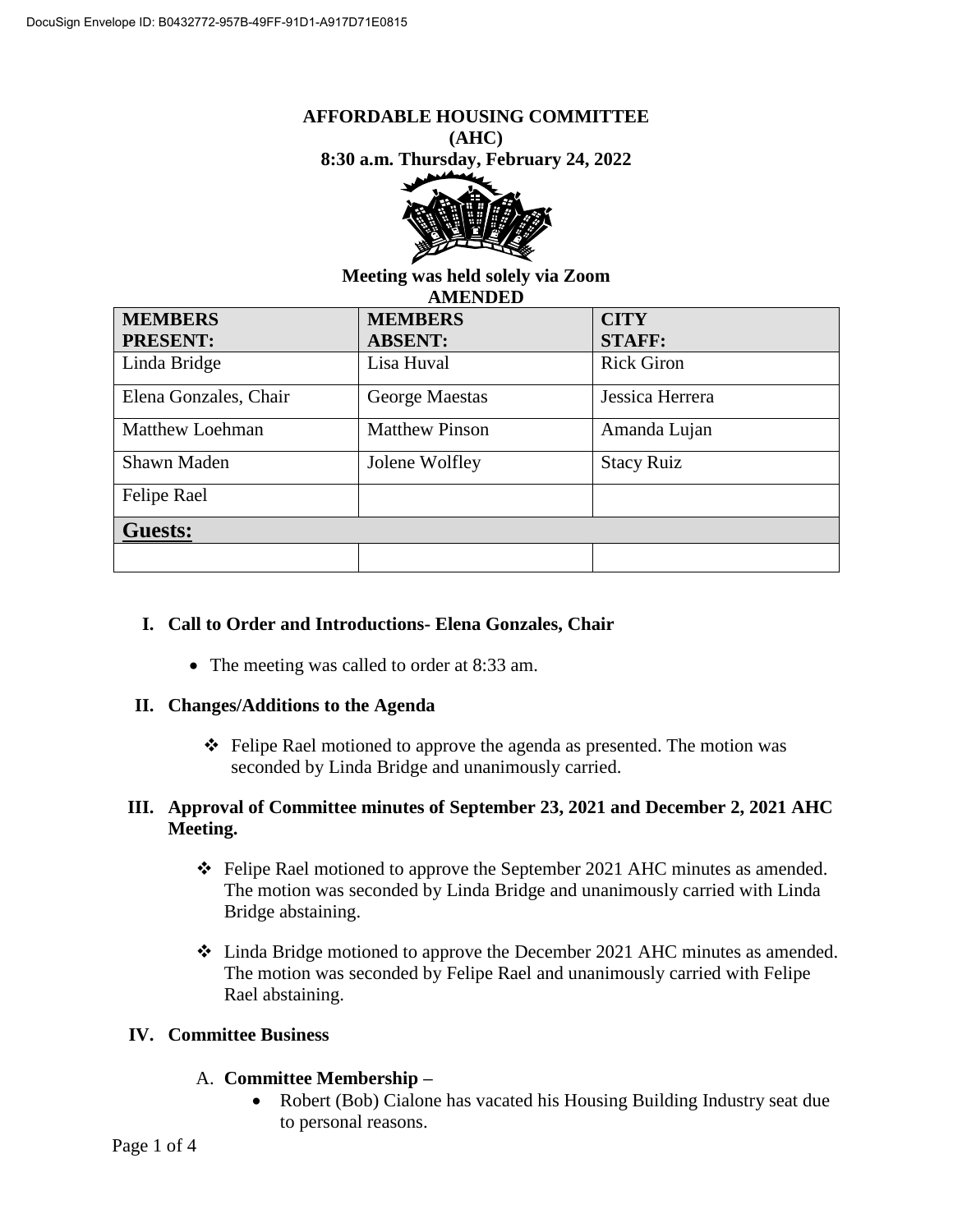- Matthew Loehman is a new member filling the position as a Person with Disabilities Advocate.
- Linda Bridge has served two terms and is termed out. This seat has to be filled with a representative of the Albuquerque Housing Authority. Dan Foster plans to fill the AHA seat.
- Elena Gonzales nominated Felipe Rael as the AHC Vice Chair. Felipe accepted the nomination to fill the seat for the 2022 year cycle.
- Elena Gonzales motioned to appoint Felipe Rael as AHC Vice Chair for the 2022 year cycle. The motion was seconded by Linda Bridge and unanimously carried.

AHC discussed keeping the AHC meetings at 8:30 a.m. on the 4th Thursday of every other month.

 Linda Bridge motioned to approve the *2022 AHC Meetings Schedule* to the 4th Thursday of every other month (odd months) of 2022 with the noted exception for conflicting holiday(s). The motion was seconded by Matt Loehman and unanimously carried.

## B. **Update on New Conflict of Interest Process for AHC**

• The Conflict of Interest Certification must be completed annually and therefore, a new one will have to be signed in 2022.

## C. **DFCS Update on Workforce Housing Trust funds-**

- Current balance of WFHTF is \$5,201,335, which is on the 2022 Annual Action Plan and includes the \$3.3 million of WHTF approved by the voters in November 2021.
- The City will be utilizing the WHTF to purchase the Sawmill Community Land Trust homes that were unable to be sold over the past several years due to the moratorium prohibiting units from being resold. The HOME funds from Sawmill's current City contract is being used for the homebuyer assistance in financing on the affordable units. Sawmill has had recent success by selling two homes and has several others anticipating closing in the next few months.
- Rick stated the WFHTF Annual Report is coming due and is asking Developers to send pictures of residents in addition to the pictures of the construction of developments. Rick plans to have the report ready for the AHC to review and approve at the next meeting.

## D. **DFCS Updates on Affordable Housing –**

- Rick displayed the drafted 2022 Action Plan Presentation that was shown at the Public Hearing. The comment period is now open and expires on March 4, 2022.
- Cibola Loop RFP was cancelled due to a technical conflict with federal procurement requirements. However, DFCS is considering releasing a revised Cibola Loop RFP in the future.
- Scattered Site Housing RFP for several vacant lots in the Barelas Neighborhood will be out in the spring of 2022.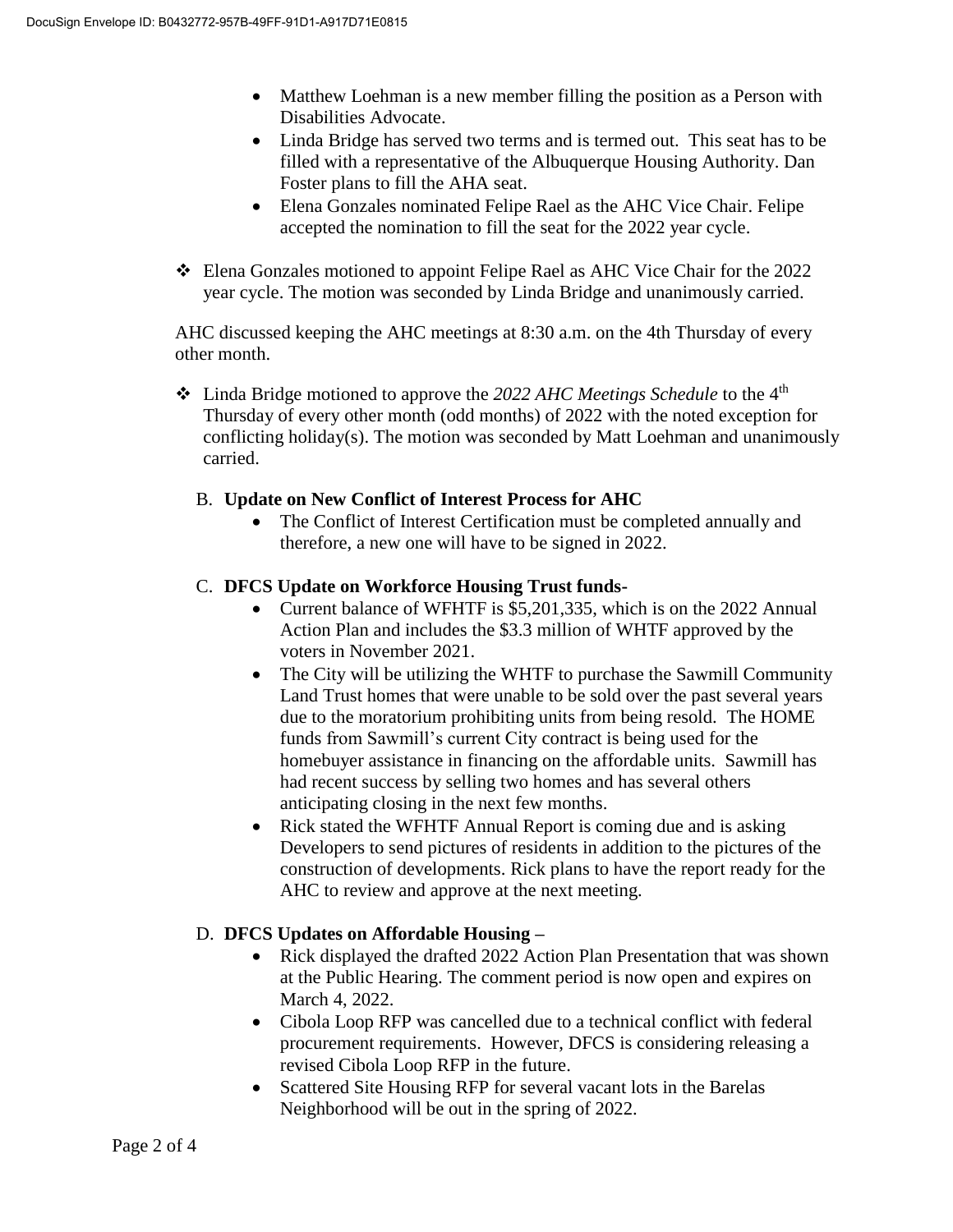E. **City Planning Updates on Projects that may relate to Affordable Housing-**No Representative present and no update received.

### F. **DMD Updates on Projects that may relate to Affordable Housing-**

- DMD received \$650,000 from the State for affordable housing.
- Now is the beginning a new GO Bond Cycle in which the City receives several million towards affordable housing.
- G. **MFA Updates- No Representative present, no update received.**

### H. **AHA Updates –**

.

- Starting tomorrow will begin the 40 day public comment of the 5 year plan. All documents can be found on AHA website. No significant changes to the plan this year and welcome any comments.
- They are currently taking applications for project based vouchers.

### I. **Housing Lending Industry Updates-**

 Elena stated NM is facing an affordability crisis for homeownership. Prices of homes have went up with the median price of a home being \$300,000 and rising interest rates. Homewise is working hard on utilizing state and local funds to help with these efforts.

### J. **Senior Citizen Advocate Updates- No Representative present, no updates received**

## K. **People with Disabilities Updates-**

• Matthew Loehman did not have a general update at this point. If anybody has any questions that he can research he would provide data.

#### **V. Announcements:**

- Felipe Rael stated GAHP is planning to have a virtual groundbreaking for its Hiland Plaza project which is tentatively scheduled for next Thursday.
- GAHP will have a ribbon cutting for the Luminaria project on March  $30<sup>th</sup>$ .
- There will be a 3 day webinar for the Federal Home Loan of Dallas. Registration information will be found at the FHLB.com website.
- Elena Gonzales recognized the City's Office of Equity and Inclusion due to the availability of the public events that have been provided throughout the city. Homewise has attended these events and they are well received.
- Rick Giron thanked Amanda for helping the AHC by taking minutes for the past years.

#### **VI. Summary Decisions: N/A**

#### **VII. Public Comments (if any guests are present) –**

#### **VIII. Next Meeting –** March 24, 2022